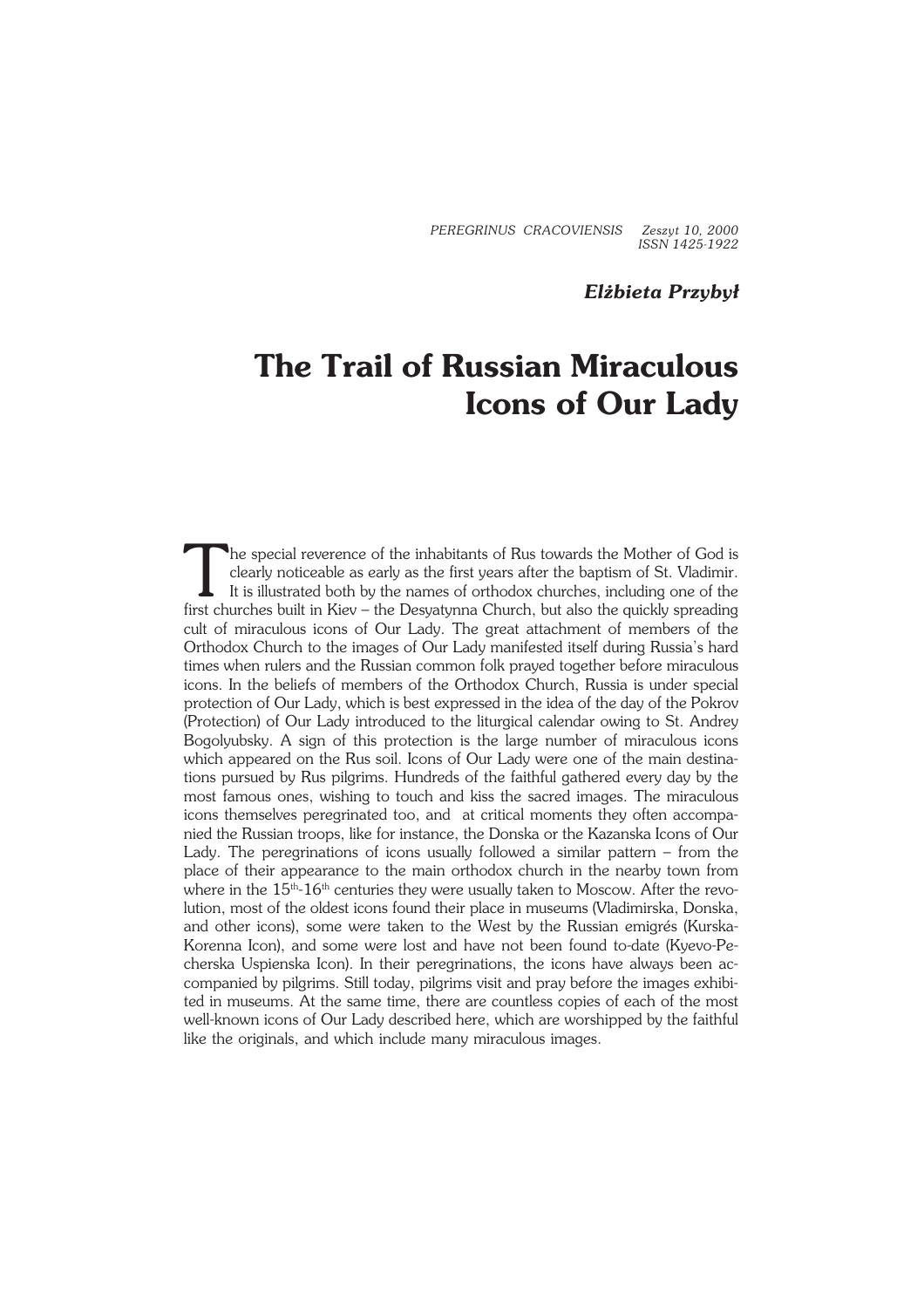**Bogolyubska Icon of Our Lady** shows Our Lady without the Holy Infant, with Her hands raised to God in prayer (*Hagiosortissa* type), and St. An− drey Bogolyubsky kneeling before Her with a group of the praying faithful. It refers to the events connected with the attempt to move the Vladimirska Icon of Our Lady from Vyshgorod to Rostov – the new capital of Prince Andrey. Where the Bogoly− ubovo monastery is now, the horses pulling the cart on which the icon was, stop− ped and did not want to move. When the Prince's prayed at night, Our Lady with a scroll in Her left hand appeared to him. Not only did the Mother of God order the Prince to leave the icon in Vladimir, but also to build, at the place of the revelation, the Rozhestvensky church and establish a monastic community nearby. The name of the monastery itself meaning "pleasing God", refers to the prophecy of Our Lady according to which the monastery built there would be famous for Her grace. The tradition says that the construction of the first Rozhestvensky church was im− mediately commenced by the Prince himself. He also ordered that all icons and the iconostasis of the church be ornamented with gold and precious stones. Soon the monastery, the castle and the Bogolyubovo settlement were built around the church. At that time the Prince called the most renowned painters and ordered them to paint the icon in such a way as he had seen Our Lady in the revelation. To commemorate those events, the day of the appearance of Our Lady of Bogolyubovo was established on 18 June 1157. In the Middle Ages, the monastery was destroyed many times by the Polovtsy and the Tatars, but favoured by the rulers, it was always rebuilt. In the 18<sup>th</sup>-19<sup>th</sup> centuries, after St. Andrey Bogolyubsky had been declared a saint, the monastery was renovated and redeveloped, and the timber structures were replaced with stone. The  $18<sup>th</sup>$  century also saw an increase in the number of pilgrimages. It was connected with the miraculous sparing of Vladimir from plague in 1771. During the plague, the town residents, as a result of the appearances that occurred then, requested the abbot of the Bogolyubovo monastery to send the icon to Vladimir. After the icon had been brought to them, the plague disappeared completely from the area. To commemorate that event, a solemn procession was made every year beginning from 1772, during which the icon was taken to Vladi− mir on 21 May and returned to the monastery on 16 June.

**Donska Icon of Our Lady**, icon of the Eleusa type. According to the tradition, it was originally mounted on a flag−staff and carried as a banner by the Cossacks *inter alia* during the battle of Grand Prince Dmitri against Mamai on Kulikovo Pole (the Snipes' Field) in 1380. To commemorate the event, the icon was called Donska after the Don River, on whose banks the battle had taken place. From that time on, the icon always accompanied Rus troops during their battles. Moved to Moscow, it was placed on the Kremlin, first in the Uspensky Cathedral, and later in the Cathedral of the Annunciation (Blagoveshchensky Sobor). The miracle attributed to that icon is connected with the victory of Boris Godunov over the troops of the Crimean Khan Nur ad−Din in 1591. To commemorate that victo− ry, the Donsky monastery was founded in Moscow at the place where the icon had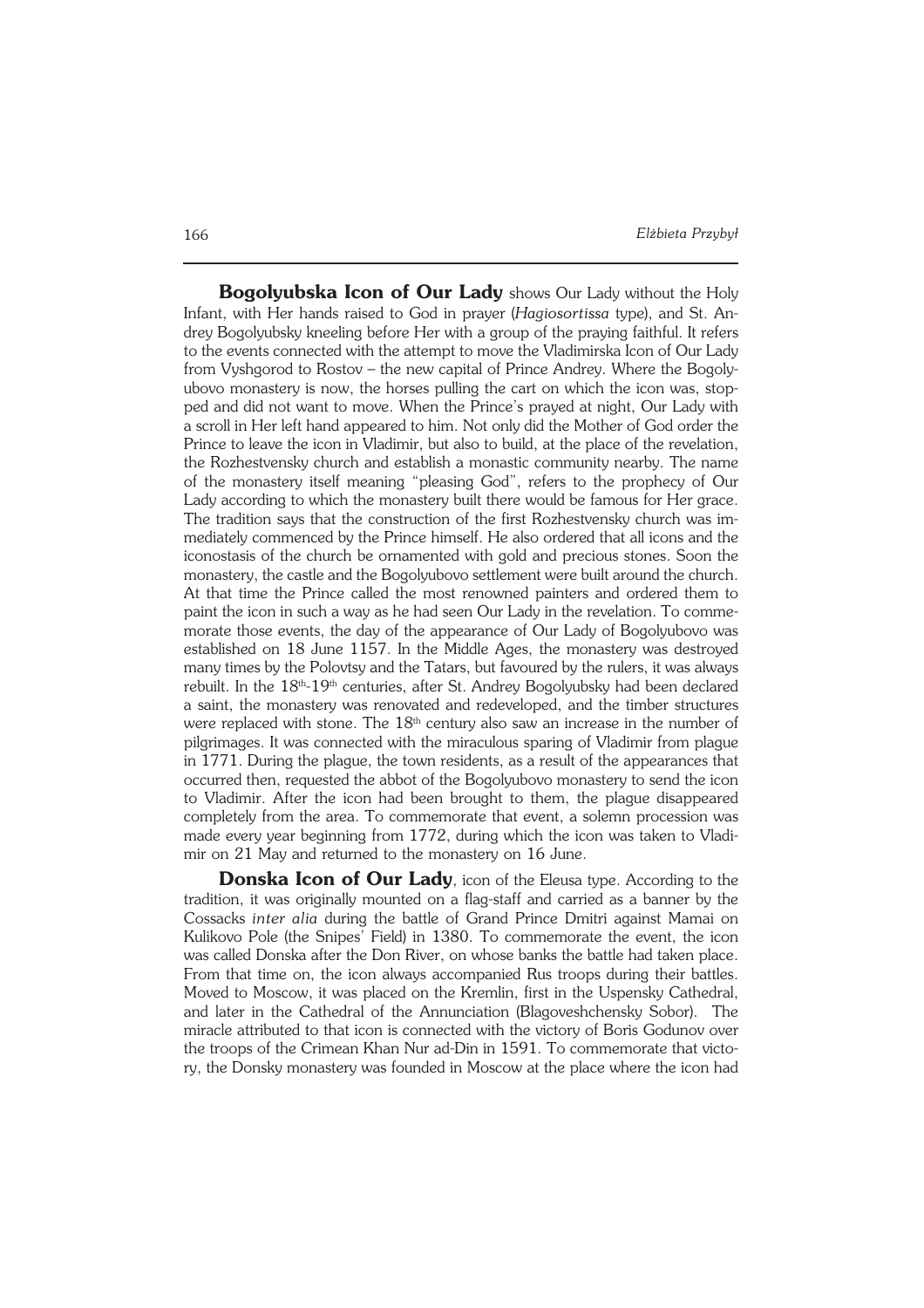

Donska Icon of Our Lady, late 14<sup>th</sup> century (c. 1392?)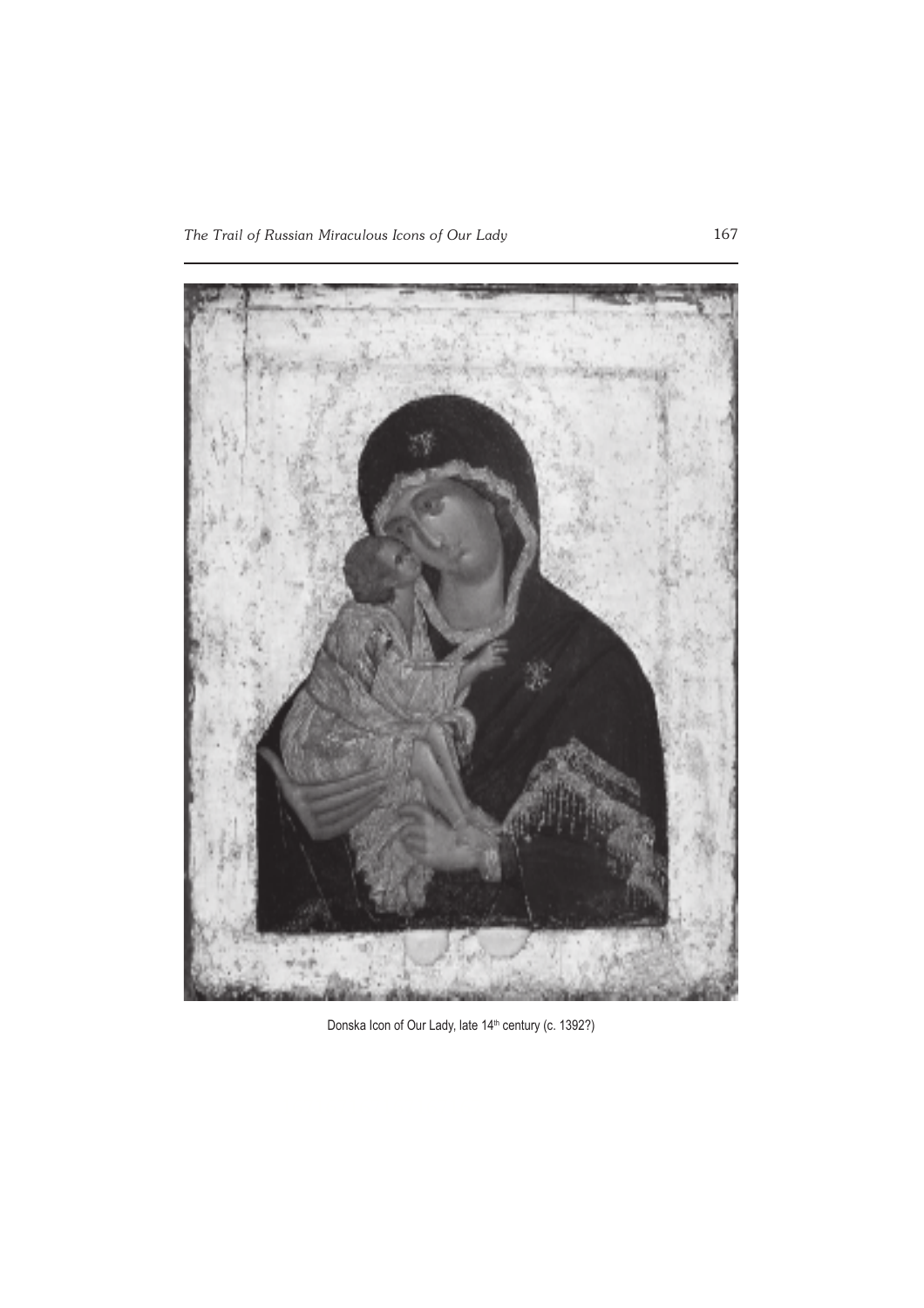been among the troops before the battle. The oldest and small cathedral of the monastery was founded by Boris Godunov and built in 1593. The Grand Cathedral (1684−98) was founded by the Tsar's daughter Sophia, and its construction was continued by Peter I the Great. The day of the icon is celebrated by the Russian Orthodox Church on 19 August. Now the icon is in the collections of the Tretyakov Gallery.

**Iverska Icon of Our Lady**, the icon of Our Lady Protecting the Gates (*Potraitissa*) from the Iviron monastery on Mount Athos, numerous copies of which have been reverenced in Russia since the  $17<sup>th</sup>$  century. An icon of the Hodigitria type, with a characteristic scar on the right cheek of the Mother of God.

According to the tradition, the history of the icon dates back to the beginnings of the 9th century, and during the period of iconoclasm it belonged to a God−fearing widow. Cut with a sword or spear by one of the soldiers sent by Emperor Theophi− lus the Iconoclast, the icon started bleeding. The scared soldiers surrendered to a bribe from the widow and left the icon with her for the night, and the widow, in order not to allow the destruction of the icon, threw it into the sea.

The icon appeared again only after 200 years to the monks of the Iviron monastery on Mount Athos, who saw it standing on the sea waves in a column of fire. Brought to the monastery by the old man Gavrilo, who, upon the order of the Mother of God herself, walked on the waves to fetch it, the icon was first placed in the altar part of the monastery church. However, upon the explicit wish of Our Lady, who wanted Her image to be placed over the monastery gate, since, as She herself said She did not want to be protected, but Herself to protect others, the monks built a shrine over the gate, especially for the icon, where it was put on an iconostasis, left of the tsar gates, and where it has been worshipped until the pre− sent times. Since then the icon has been called Our Lady *Portaitissa* or Iverska after the name of the Iviron monastery.

A special cult of the icon in Russia was initiated in the  $17<sup>th</sup>$  century, when in 1647, upon a request from Nikon, the then the abbot of the Novospassky mona− stery in Moscow, Tsar Aleksey Mikhailovich requested the abbot of the Iviron mo− nastery, who was staying in Russia at that time, to send a true copy of the icon of Our Lady *Portaitissa*. It arrived in Moscow on 13 October 1648, and was welco− med by a procession with the participation of the Tsar and patriarch Josif. The meeting of the icon and residents of Moscow took place by the Gate of the Resur− rection. First the icon was placed in the Nikolska Church of the Greek monastery built by the monks of Athos. On 19 May 1669, it was moved to the chapel built especially for it, by the Gate of the Resurrection, by analogy to the place which Our Lady had selected for Herself in Iviron, where it was famous for many miracles. The icon left Moscow only during the war with Napoleon in 1812, when it was moved for a short time to Vladimir. In Moscow a habit established for the icon to be taken from home to home. For the chapel not to remain empty during its absence, copies of the image were painted. After the destruction of the Iverska Chapel in 1932, the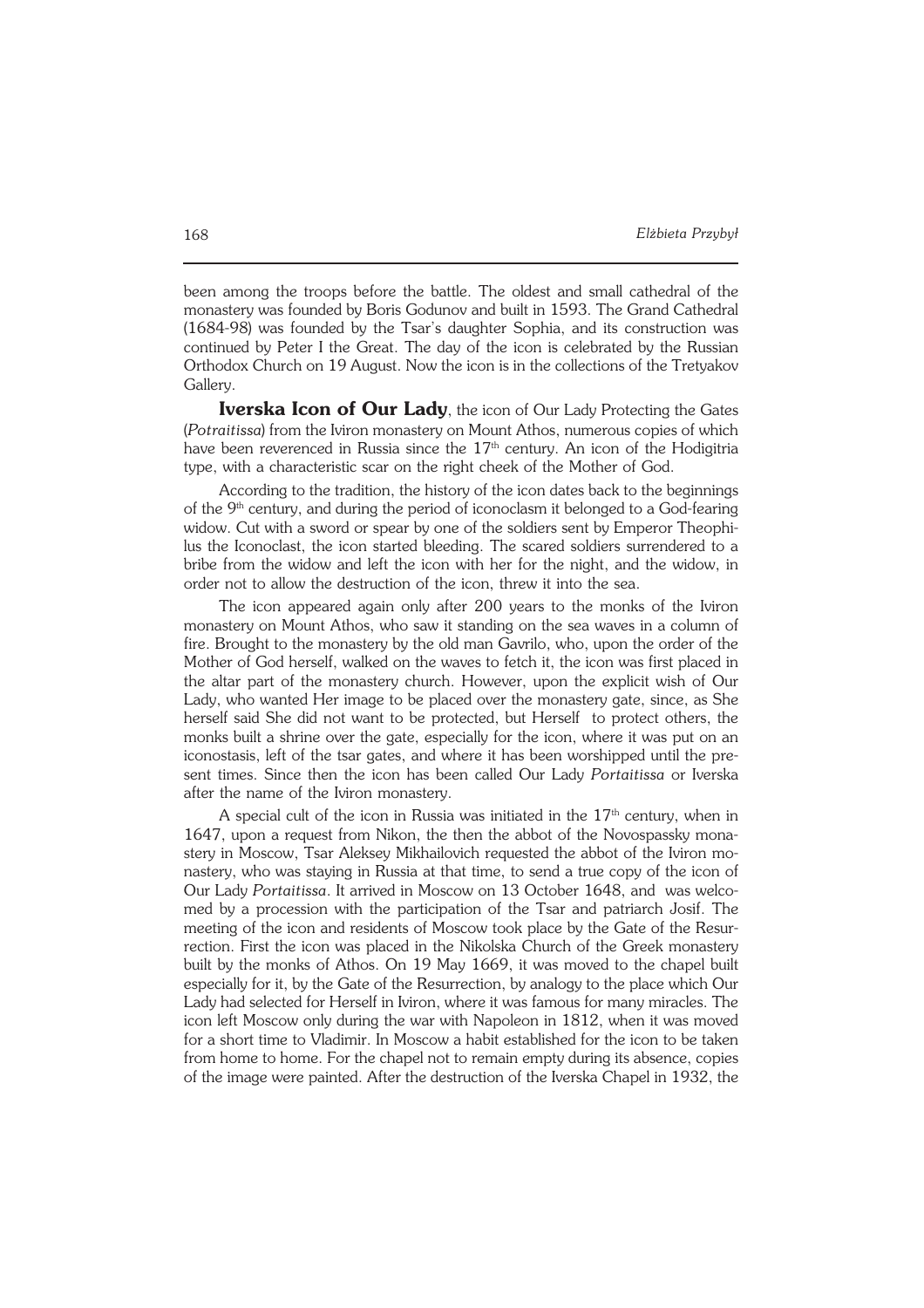icon was moved to the Church of the Resurrection at Sokolniki, where it has been worshipped until the present.

The second famous copy of the icon of Athos was created also in mid-17<sup>th</sup> century upon the initiative of the same Nikon. After he had been conferred the status of the patriarch, he decided to build, on one of the islands of the Valdayske Lake, a monastery modelled on the Iviron monastery. Upon the permission from Tsar Aleksey Mikhaylovich, he went to Mount Athos requesting that a second copy of the icon of Our Lady *Portaitissa* be painted and an accurate plan of the mona− stery made according to which the Iversky Bogorodichny Sviatoozersky monastery in Russia was erected. The copy of the icon, placed in the monastery church, was brought in 1655 by two Greek monks Kornil and Nikifor.

Kazanska Icon of Our Lady, an icon of the Hodigitria type. According to the tradition, it was a copy of the miraculous icon of Our Lady *Blacherno− tissa*. The Mother of God holds the Holy Infant with Her left arm. Jesus has His face turned to the faithful and blesses them with His right hand.

The icon appeared in 1579 in Kazan – the capital of the Tatar Khanate after its conquest by the Muscovy in 1552. Our Lady appeared three times to a nine− year−old girl Matrona in her sleep and ordered her to indicate to the secular and ecclesiastical authorities the place where Her miraculous icon was buried in the ground. Neither the clergy nor the secular officials believed the girl and then she persuaded her mother to help her in the search. After it had been found, the icon was ceremoniously taken to the Church of the Annunciation in Kazan, where it soon became famous for many miracles. Its copy with an account of the miracles was sent to Moscow and in reply Tsar Ivan the Terrible ordered that a brick church and a convent devoted to the Mother of God be built in the place where the icon had been found.

The widespread cult of the Kazanska Icon began only after 1612, as help in the liberation of Moscow from Polish troops in 1612 was ascribed to it (the event is commemorated on 22 September). After the victory, Prince Dmitry Pozharsky built at the Lubyanka in Moscow a church to worship Our Lady, in which he placed the icon of Our Lady of Kazan. When Tsar Michael Romanov learned about its nume− rous miracles during the battle for Moscow, he made it the family icon of the Roma− nov dynasty. In 1636, the icon was ceremoniously taken to the Kazan Cathedral built by Pozharsky on the Red Square. Now the icon is in the Bogoyavlensky Patry− arshy Cathedral on the Kremlin.

In 1710, upon the order of Tsar Peter I, one of the copies of the miraculous icon was moved to Petersburg and initially placed in a small church on the Vasile− vska Island. In 1721, it was moved to the Trinity Cathedral, and 16 years later to the newly built Rozhestvensky Church at Nevsky Prospekt. At the same time the icon was ornamented with a precious relief funded by Empress Anna. After the construction of the Kazan Cathedral, on the date of its consecration in 1811, the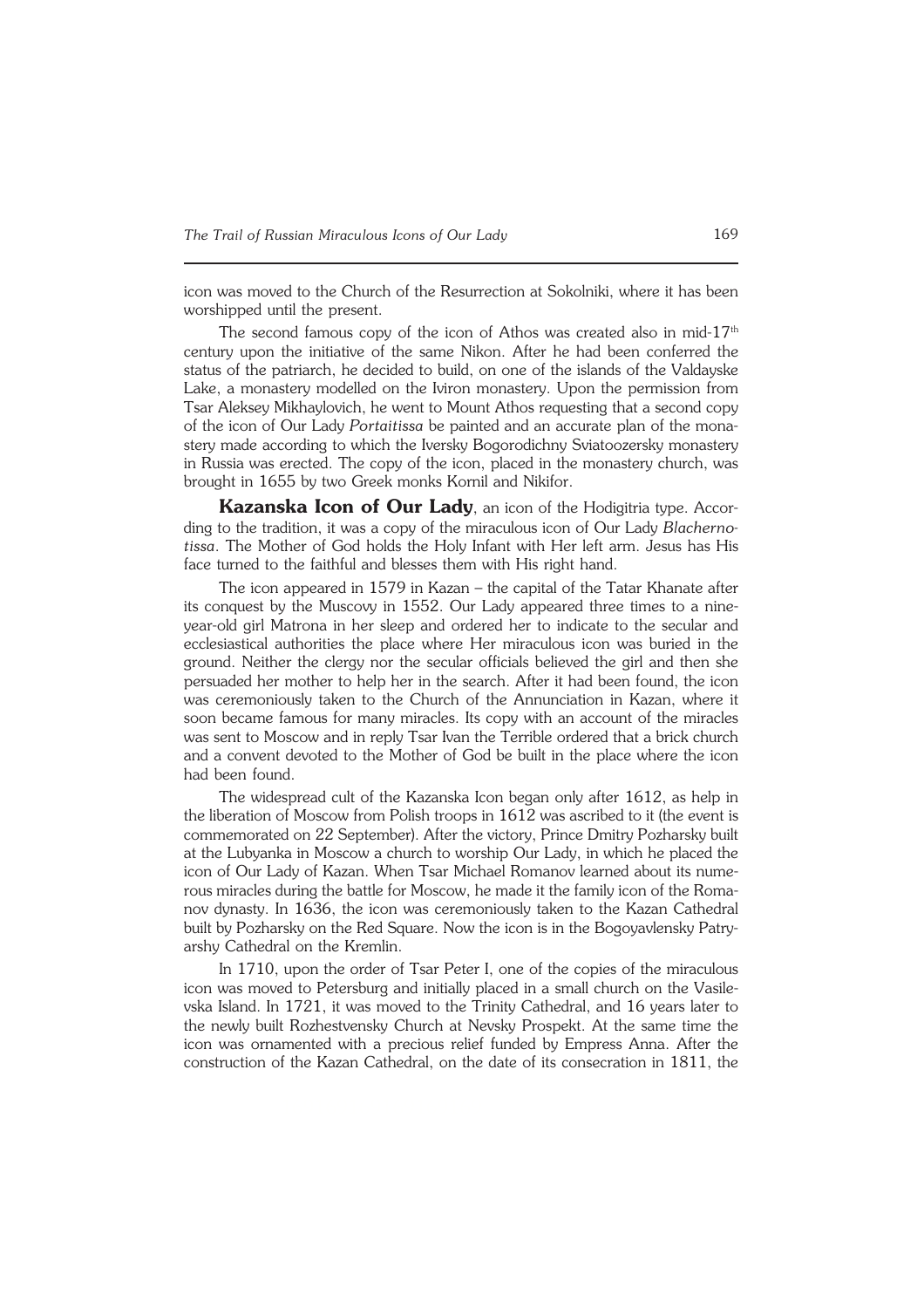

Kazanska Icon of Our Lady, mid-17<sup>th</sup> century

icon was moved in a procession to the shrine intended for it and ornamented with a new relief made of gold and pearls. On 29 June 1904, the Petersburg Icon of Our Lady of Kazan was stolen and has not been found to−date. There are numerous copies of this icon reverenced as miraculous. These include the images from Suz−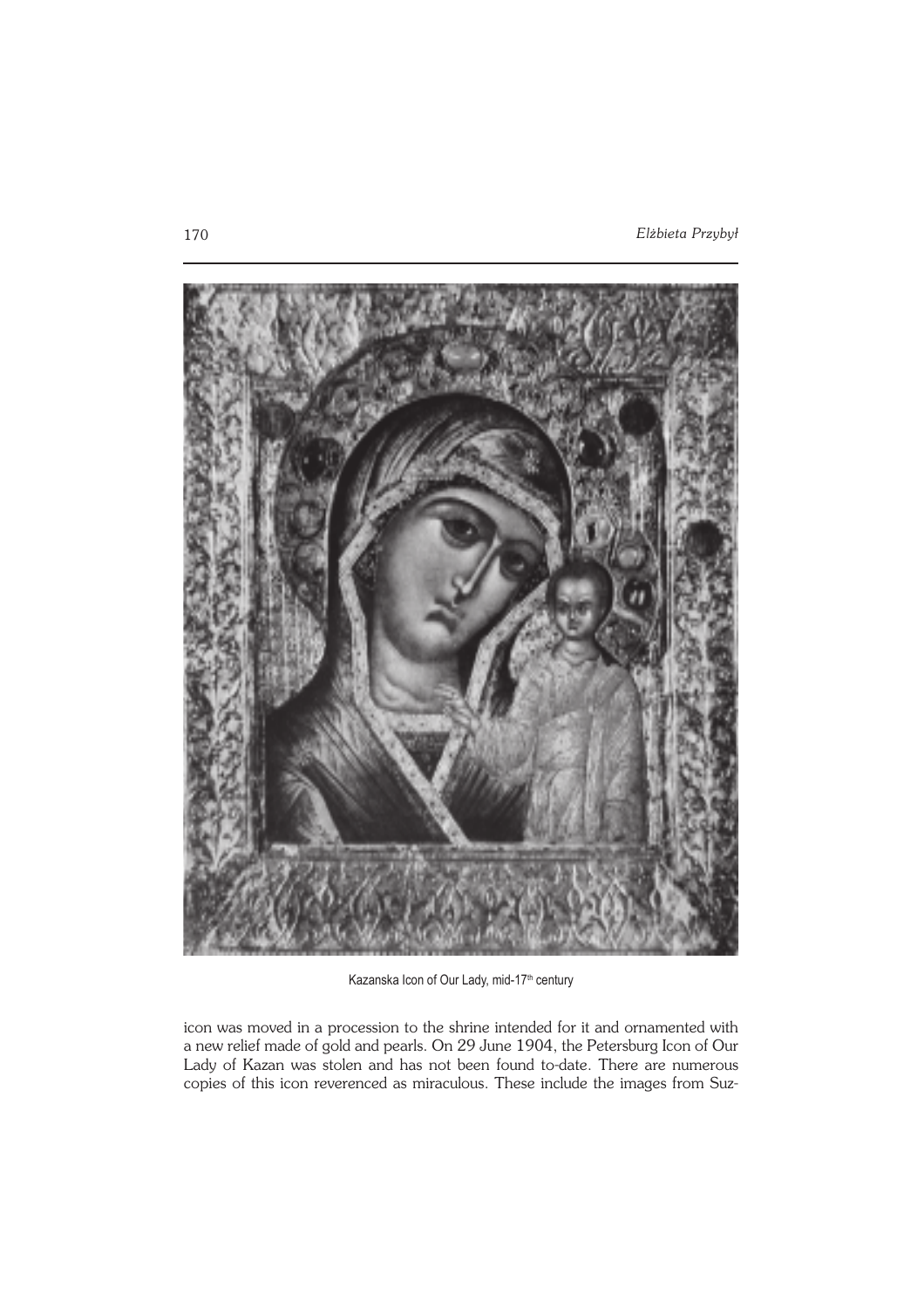dal, Tobolsk, Vyazniki in the Vladimir county and many other. The Russian Ortho− dox Church celebrates the day of the icon twice – on 8 July and on 22 October.

**Kurska−Korenna Icon of Our Lady**, small in size (15.6 x 15.6 cm), a copy of [Novgorodska Icon of] Our Lady Znamenye, which appeared in 1295 in the vicinity of the former Kursk stronghold completely destroyed by the Tatars. At the time it was found, the icon was lying with its face to the ground, among tree roots, and when it was lifted, a spring gushed from that place. The miraculous image was placed in a small chapel on a mount by the Tuskara River, near the tree by which it had been found. The icon very soon became famous for numerous miracles. Owing to numerous pilgrims visiting the icon in the chapel, the settlement on the Kursk land was gradually reviving. During the Tatar invasion in 1385, the chapel was burnt down, and the miraculous icon slashed in half. It was only after many years, when the priest living close to the chapel returned from captivity, its both parts were found. After they had been put together, they grew into one whole immediately, and the crack remaining after the cut filled with water. Having heard of the miracles, the residents of nearby Rylsk tried many times to take the icon to the church in the town, but the icon each time returned miraculously to its place. The traditions also says that in the second half of the  $15<sup>th</sup>$  century the Rylsk Prince Vasily Shemyaka ordered its moving to the town, but during the welcome ceremony he became blind and only after long prayers and after returning the icon to its previous place did he regain sight.

In 1597, upon the order of Tsar Fyodor, the icon was moved for a short time to Moscow, where it was put in a cypress board frame with the image of God – Sabaoth surrounded by prophets, who blesses Our Lady with the Infant with His both hands. It was also ornamented with a silver relief with precious stones. In the same year the Tsar ordered the rebuilding of the Kursk stronghold, and erected the monastery (Korenna Hermitage) in the place where the icon had been found. The "Live Spring" Church was built by the miraculous spring, and the icon was placed in the main church of the monastery, the Rozhestvensky Cathedral. Soon, however, (in 1598), as a result of the invasion by the Crimean Tatars, it was moved to Kursk, and replaced in the monastery with a copy. The icon came to Moscow again toge− ther with the troops of the False Dmitry I (Samozvanets), who in 1603 ordered that it be taken to his camp. However, already in 1615, upon the request from the town's residents, the icon returned to Kursk and was placed in the church of the Znamensky Monastery built as an offering of thanks for the miracle of repulsing Polish−Lithuanian troops from the city in 1612.

The Kurska−Korenna Icon of Our Lady was the patron of the Russian troops, and miracles connected with the defence of the Russian borders, and in particular the defence of Kursk from the troops of hetman Wiśniowiecki in 1634, or the miraculous healing and protection against epidemics (e.g. cholera in 1892) are ascribed to it. Many copies of the Kurska icon are known – two made in 1676 upon the order of Tsar Peter, which accompanied the army on its march to the Crimea,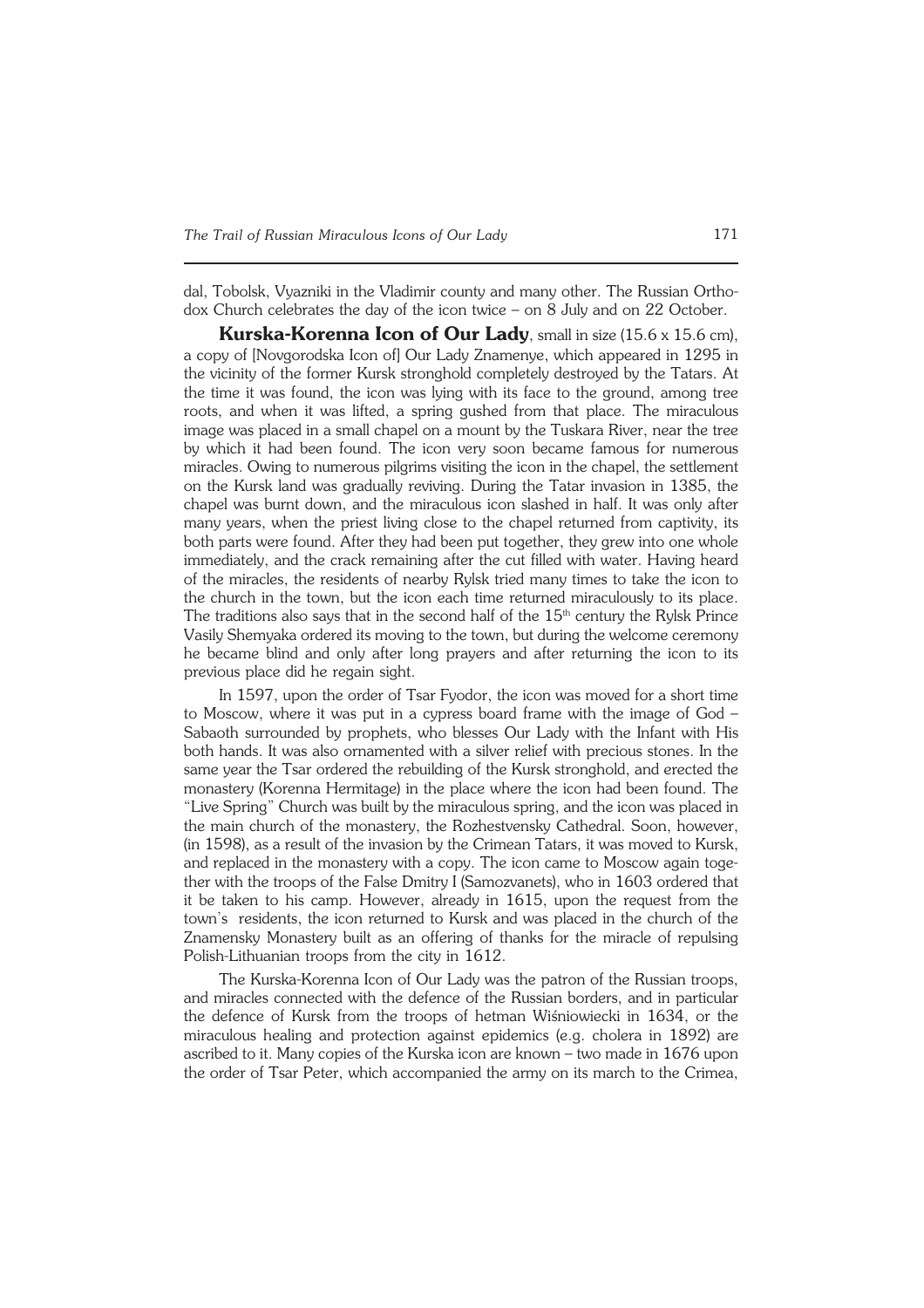one donated by the residents of Kursk during the war with Napoleon in 1812, and many others. Particularly reverenced was the copy of the icon regarded as miracu− lous and placed in the Vvedensky Church at the Lubyanka in Moscow, which, according to the tradition, belonged to Prince Dmitry Pozharsky. The original Kur− ska icon was taken to the West after the revolution and is now in a church in Montreal, which belongs to the Russian Orthodox Church outside of Russia.

**Maximovska Icon of Our Lady**, the miraculous icon painted about 1299, showing the whole figure of the Mother of God holding the Holy Infant on Her left arm, and on the column at Her feet there is a small, almost invisible figure of metropolitan Maxim. Our Lady is handing to the saint the *omoforion* – the symbol of the bishopric status, and Jesus blesses the metropolitan with His right hand, bending slightly over him.

The icon shows a scene from the vision which St. Maxim was to experience in his cell soon after his office had been moved from Kiev to Vladimir in 1299. One night, in his sleep, not sure whether his decision was right, the metropolitan saw the figure of the Mother of God with the Holy Infant. Our Lady spoke to him approving the choice of the town which She had already selected, ordered him to "feed sheep" from that place, and, as the sign of Her blessing, She gave Maxim the *omoforion*. After waking up, the metropolitan held the *omoforion* in his hand. Placed in a gold reliquary funded by Prince Andrey, it became one of the most precious Rus relics. Upon the Prince's request, an icon was also painted showing the vision of St. Maxim, which after the metropolitan's death in 1395, was placed over his tomb in the Uspensky Cathedral in Vladimir. Now the icon is in the collec− tions of the Vladimir–Suzdal museum.

**Novgorodska Icon of Our Lady (The "Sign")** ("ZNAMENIYE"), the icon of Our Lady of the *Blachernotissa* type, illustrating the miracle of Incarna− tion. The Novgorodska Icon shows a half−figure of the Mother of God with Her hands raised in prayer and with Immanuel in a mandorla on Her chest.

The icon's name is due to the miracle which occurred during the defence of Novgorod in 1170. During the prayers begging for help to the town, the town's archbishop heard the voice of St.John who told him to put on the defence walls the icon of Our Lady *Blachernotissa* which was in the church of the Saviour. During the attack one of the arrows hit the face of the Mother of God. The force turned the icon towards the town and then the residents of Novgorod saw tears flowing down Our Lady's face. That miracle was a sign for the town residents (hence "znamenye") that the Mother of God prayed and, weeping, asked Christ to rescue the town. Soon afterwards the troops ceased to besiege the town. After numerous cases of healing which occurred in the presence of the icon during the plague in 1352, the residents of Novgorod funded a new church – the Church of the Znamenye of the Mother of God, where the miraculous image was taken (1354). In 1566, the icon is said to have been saved the town from fire which threatened with a complete destruction of Novgorod. Among numerous copies of the Novgo−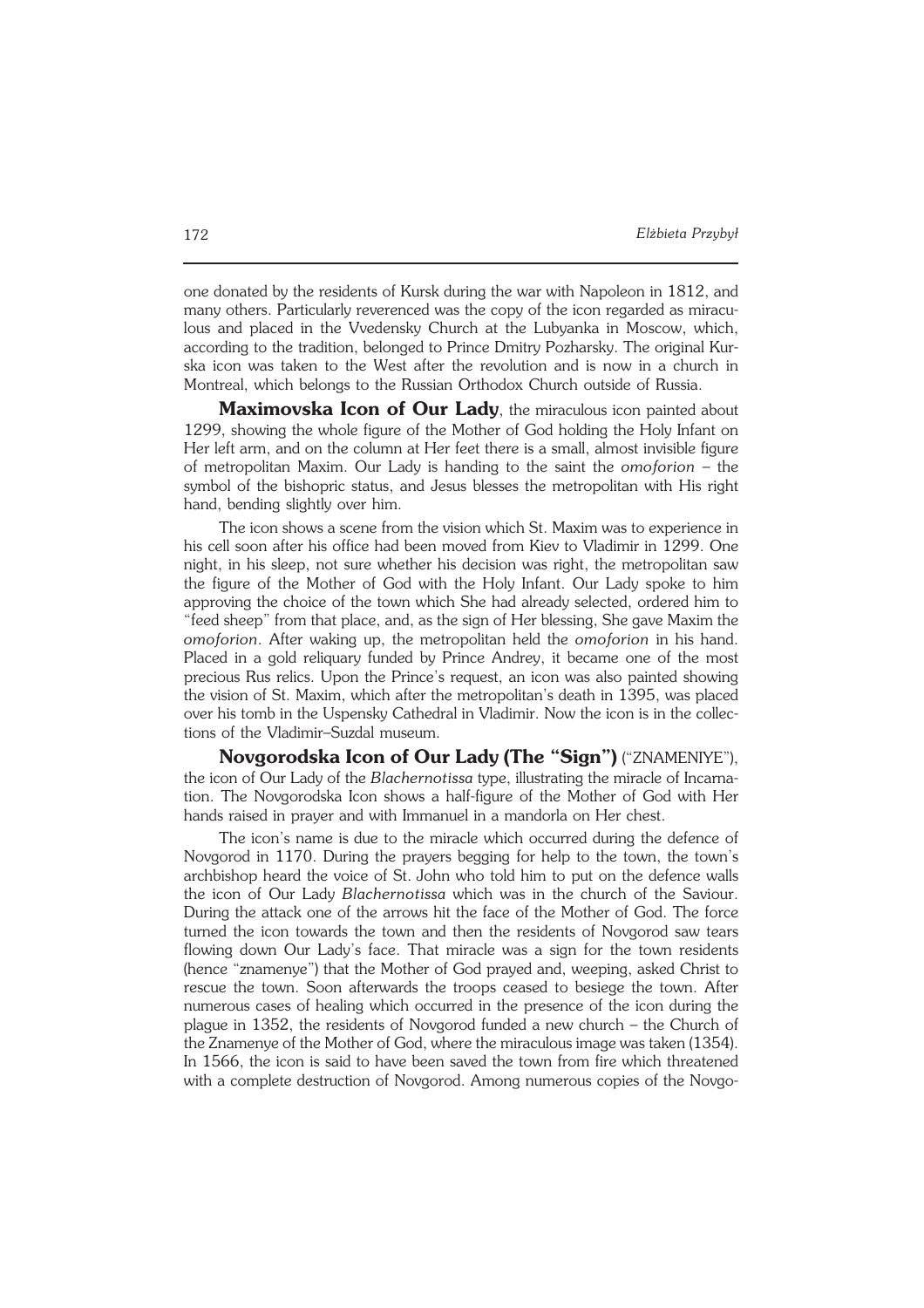

The "Sign", late 12<sup>th</sup> century

rod icon there are many miraculous images, such as Abalatska, Tsarsko−Selska and Kurska−Korenna.

**Smolenska Icon of Our Lady**, icon of the Hodiditria type, ascribed to St. Luke the Evangelist, showing a half−figure of the Mother of God with Her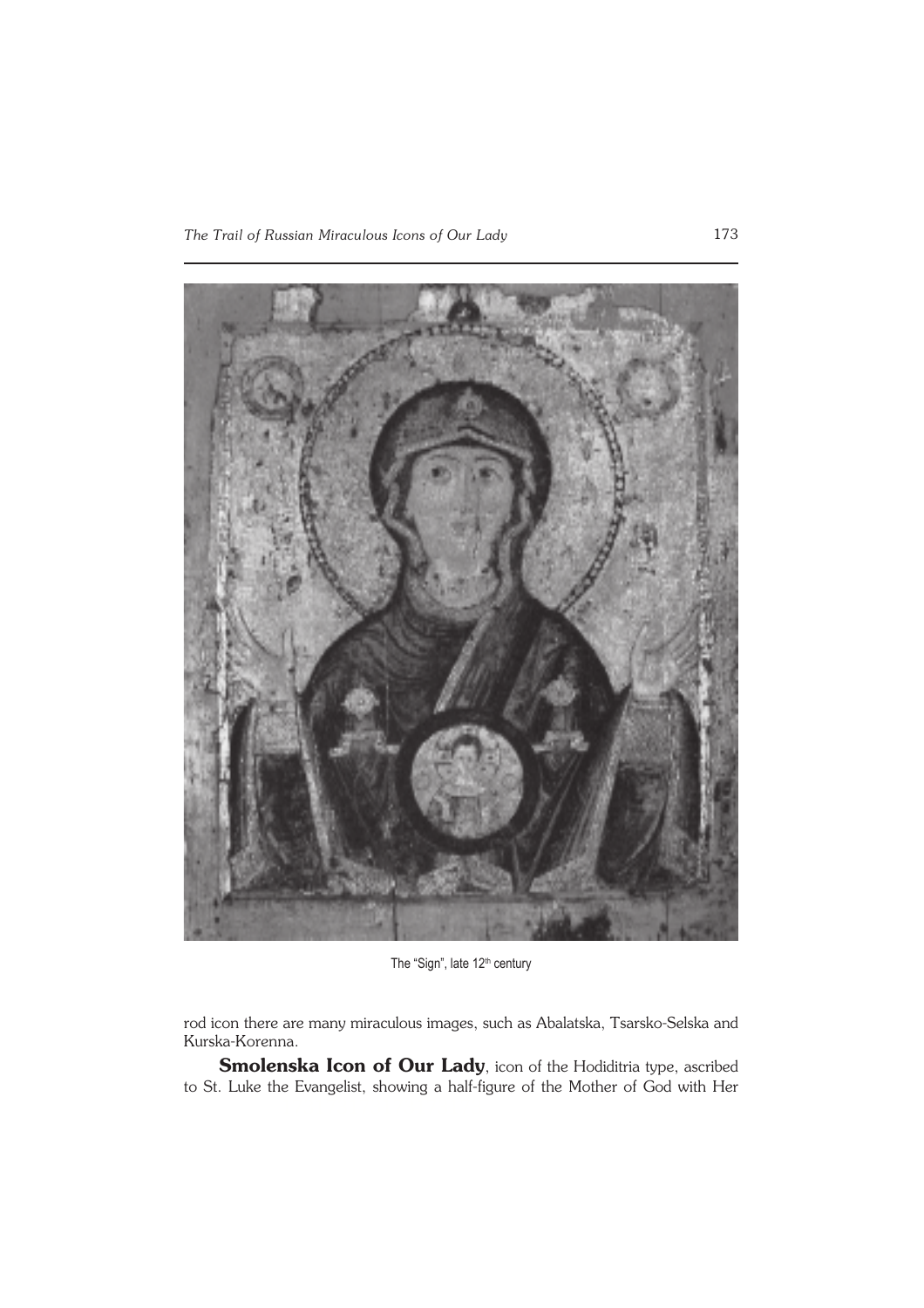right hand on Her breast, and Her left hand supporting the Holy Infant. The right hand of Immanuel is raised in a gesture of blessing, and His right hand holds a scroll.

According to the tradition, the icon was moved from Jerusalem to Constanti− nople in the 5<sup>th</sup> century and kept in the *Blachernotissa* church. In the 10<sup>th</sup> century it was brought to Rus by the sister of the Byzantine Emperor Basil II, Ann, who was married to St. Vladimir the Great, or in 1046 by Ann Porphyrogenet, the wife of the Prince of Chernigov Vsevolod. In 1101, it was placed in the Uspensky Cathe− dral in Smolensk by the son of Vsevolod, Vladimir Monomakh, whom the icon is said to have helped unite the Rus lands and restore the capital in Kiev. Many miracles are ascribed to the icon. One of the first was the saving of Smolensk from the troops of Batu Khan in 1237 when the icon appeared to Mercurius who, upon the order of Our Lady, got to the enemy's camp on his own killing the commander and many soldiers.

In 1395, during the invasion of Tamerlane, the icon was moved to Moscow by the daughter of Grand Duke Vytautas and placed in the Cathedral of the Annuncia− tion (Blagoveshchensky Sobor) on the Kremlin. In 1456, the miraculous icon was returned to the residents of Smolensk (then within the borders of the Commonwe− alth of Poland), and replaced in the Kremlin Cathedral with a copy. At the place where the residents of Moscow bade farewell to the icon, to commemorate the joining of the Smolensk land to the Muscovy in 1524, Prince Vasily founded the Novodevichy monastery where he placed a copy of the Smolenska Icon. Another copy of the icon was created in 1602 and placed in a tower above the Dneprope− trovske gate in Smolensk. The Smolenska Icon became particularly famous during the war with Napoleon in 1812 when the day before the battle of Borodino it was carried in a procession among the Russian troops to raise their spirits. It returned to Smolensk after the repulsing of the French troops from the city on 5 November. Since that time the icon has been in the Smolensk Cathedral. The oldest known copies, which include about 30 icons considered miraculous, originate in the  $14<sup>th</sup>$ century.

**Svenska Icon of Our Lady**, also called the Kyevo–Pecherska Icon, shows the Mother of God with the Holy Infant sitting on a throne in the shape of the Kiev monastery, accompanied by its founders – St. Anthony and St. Theodo− sius Pechersky. According to the tradition, the icon was painted by the well−known icon painter of Kiev, Olympyi.

The legend says that in 1288, when the Prince of Chernigov Roman Mikhay− lovich suddenly went blind during his stay in Briansk, he requested the Kyevo− Pechersky monastery to send him the miraculous Pecherska Icon of Our Lady. The monks complied with the Prince's request and sent the icon. When the boat with the image was sailing along the Dyesna River, the monks taking care of the icon decided to stop for the night, but when they woke up on the following morning they did not find the icon in place. After a long search it was found on the bank of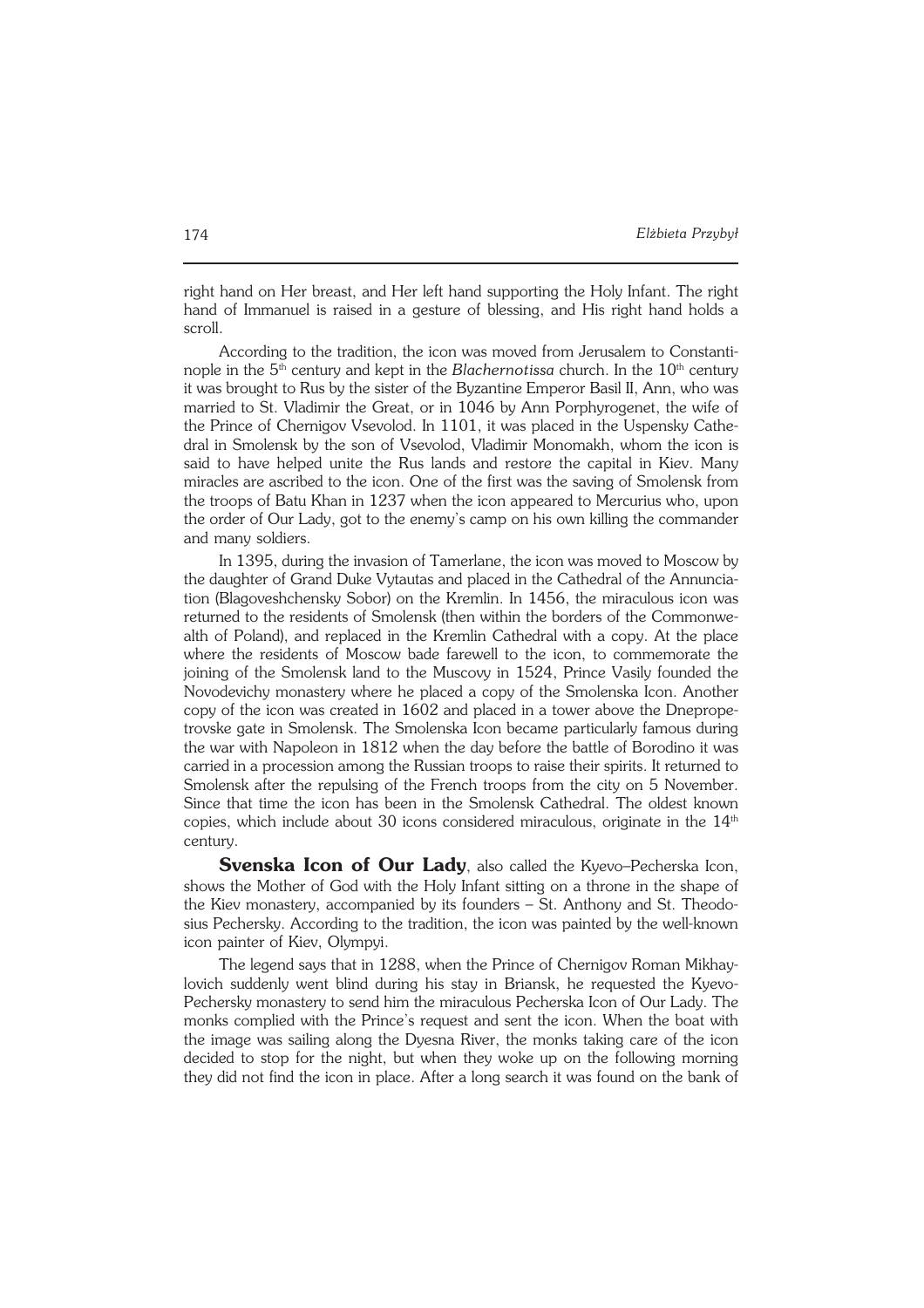the nearby Svena River. The Prince, acknowledging that it was the place which Our Lady had selected for Her seat, went to Bryansk on foot and when he prayed before the icon, he was healed. He immediately started cutting wood himself for the church of Our Lady and a monastery which he decided to build there (Uspen− sky−Svensky Monastery in the village of Suponyevo). During the reign of Tsar Ivan the Terrible, the icon was sent to Moscow for a short time where its relief was made of gold, silver and precious stones. The icon was known for many miracles and attracted thousands of the faithful to the monastery. The miraculous saving of Bryansk from the French troops in 1812 is attributed to it, and to commemorate that event, until 1917, a solemn procession with the icon went to Bryansk on 11 August and from Bryansk to the Svensky Monastery on 15 August. Now the icon is in the collections of the Tretyakov Gallery in Moscow.

**Tolgska Icon of Our Lady**, the icon from the Vvedensky Monastery on the Tolga river near Yaroslavl, combining features of images of Our Lady Eleusa and the Mother of God on the throne. The Mary of that image personifies "the living church" and "the throne of God". The Holy Infant is shown standing on His Mother's lap, when He is making a step towards Her and trying to embrace Her. The Mother of God supports Jesus with Her both arms.

According to the legend, the icon appeared in 1314 to the bishop of Rostov and Yaroslavl, Prokhor, during his trip along the Volga River to seek a place for the construction of St. Cyril Belozersky's monastery. One night, during his stay at the place where on the opposite side the Tolga River meets the Volga River, Prokhor was woken up by great shining. He saw a column of fire on the other side of the river and a bridge of water leading to it. Without waking anyone up, the bishop went to the other side and saw there an image of Our Lady with the Holy Infant on a cloud, which he was unable to reach. He spent the whole night praying, and in the morning, forgetting his crosier, he returned to his companions. When all of them went to collect it, they saw an icon lying on the ground, next to it the bishop's crosier. The first Vvedensky Church, small in size, was built by the residents of the nearby Yaroslavl in one afternoon. The icon very quickly became famous for many miracles, and even Tsar Ivan the Terrible owed to it the healing of an illness in his legs. Now the icon is in the Tretyakov Gallery in Moscow.

**Tykhvinska Icon of Our Lady**, an icon of the Hodigitra type, bro− ught to Rus from Constantinople or Italy in 1383, reverenced in the Uspiensky Church in the Tykhvinsky monastery in the Novgorod eparchy, to which thousands of pilgrims came every year. The icon was ornamented with a gold relief and precio− us stones. It disappeared after the revolution.

According to the tradition, the icon was to appear in Russia in a miraculous way. It was first seen in shining light on a cloud above the waters of the Ladoga Lake near Novgorod. Since that time, carried by angels, it looked for a place for itself until it stayed by the Tykhvinka river in the town of Tykhvin. The Uspensky Church was built where the icon appeared. Despite numerous fires which damaged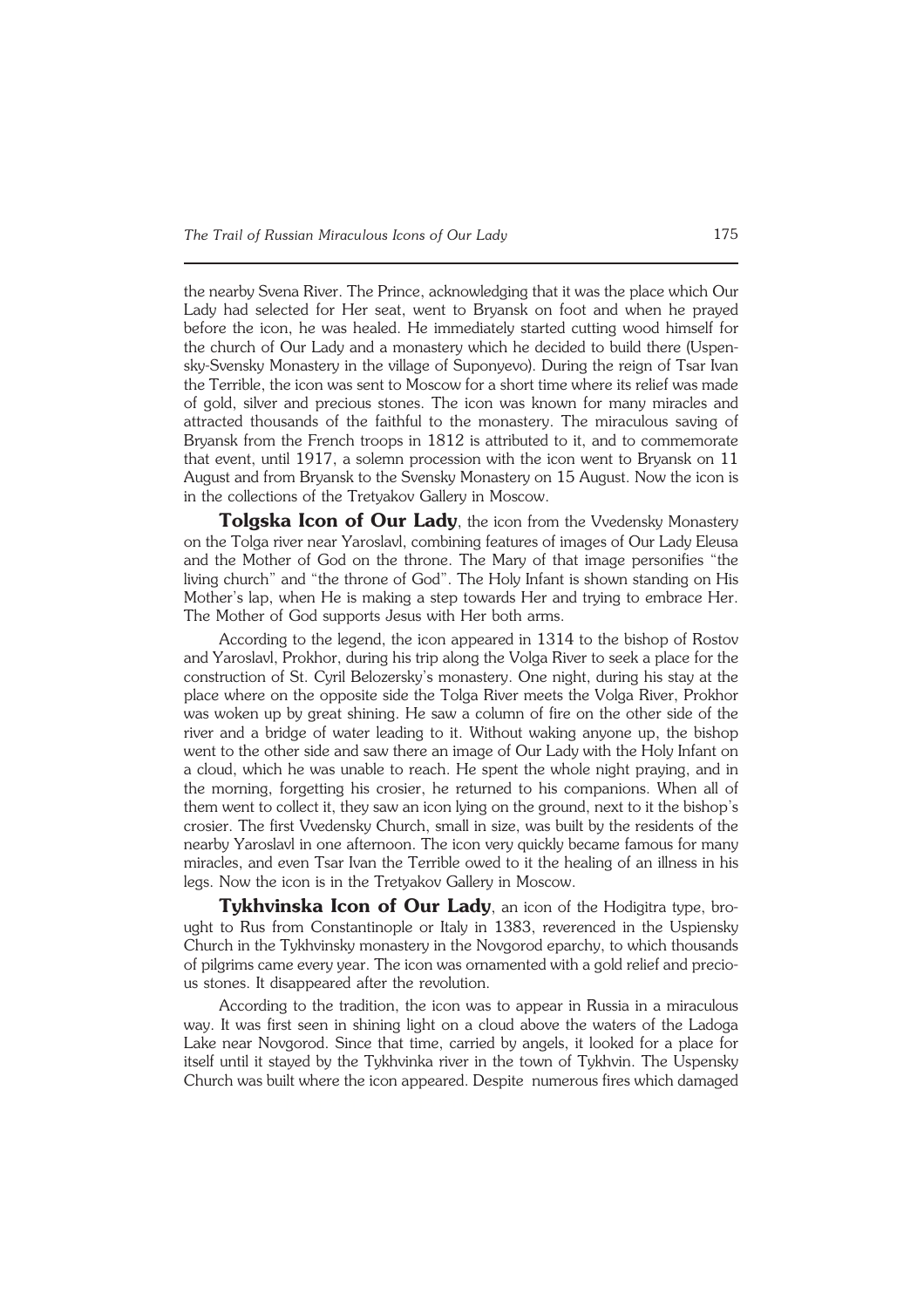the church, the miraculous icon there always remained untouched. The brick church was built in 1510 by Prince Vasily, and the monastery of Tykhvin was founded in 1560 by Tsar Ivan the Terrible. The icon was famous throughout Russia for many miracles. During the siege of the monastery by the Swedish troops, Our Lady appeared to the monks many times, and the repulsing of the enemy is attributed to Her miraculous influence. The repulsing of the Swedes from Tykhvin and Novgorod is also ascribed to it. For that reason a copy of the miraculous icon accompa− nied the Russian envoys during the signing of the peace accord with Sweden in 1617. One of the most famous copies of the icon is the Old Rus icon of Our Lady from the Monastery of the Transfiguration in Rus.

**Vladimirska Icon of Our Lady**, a Byzantine icon from the Comne− nus period (mid  $9<sup>th</sup>$  to mid  $11<sup>th</sup>$  century), combining elements of images of Our Lady Hodigitria and Eleusa, the most reverenced Rus icon called the palladium of Russia. It shows the Mother of God with the Holy Infant nestling against Her. Our Lady supports Jesus with Her right arm and points to Him with Her left arm in a gesture of prayer.

According to the tradition, the icon is the work of St. Luke the Evangelist who painted it on a board from the table by which the Holy Family used to eat. The legend says that when Our Lady saw Her image, She repeated the words of *Magni− ficat*: "... from this day forward all generations will call me blessed, ...". In the 5<sup>th</sup> century, the icon is said to have been moved from Jerusalem to Constantinople, and in 1131 to Kiev as a gift from patriarch Luke Chrysoberges to Grand Prince Yury Dolgoruky. The Prince placed the icon in the Devichy monastery in Vyshgo− rod.

In 1155, Dolgoruky gave Vyshgorod to his son Prince Andrey Bogolyubsky, who, in order to make himself independent of Kiev, decided to move his capital to Rostov. The legend says that Prince Andrey stayed in Vladimir for the night, but when on the next day he wanted to continue his journey, he managed to cover only 10 verst along the Klyazma river, because the miraculous icon became so heavy that the horses were unable to pull the cart on which it was placed. Seeing that as a punishment for his sins, the Prince turned to God with prayer and tears. At midni− ght Our Lady appeared to him and ordered him to take the icon not to Rostov but to Vladimir and build a monastery at the place of the appearance, which would later become famous for Her grace (Bogolyubovo Monastery in which Bogolyubska Icon of Our Lady is worshipped). The Prince ornamented the icon, called the Vla− dimirska Icon of Our Lady since that time, with a relief made of gold, silver and precious stones and ordered that the icon be placed in the Uspensky cathedral in Vladimir. The precious cover of the icon was stolen in 1237 during the Tatar inva− sion, but the icon remained untouched.

In 1395, the icon was ceremoniously moved to Moscow then threatened with an invasion of the troops of Tamerlane. The residents of the capital, led by metro− politan Cyprian, came in a procession to welcome it. At the place of the meeting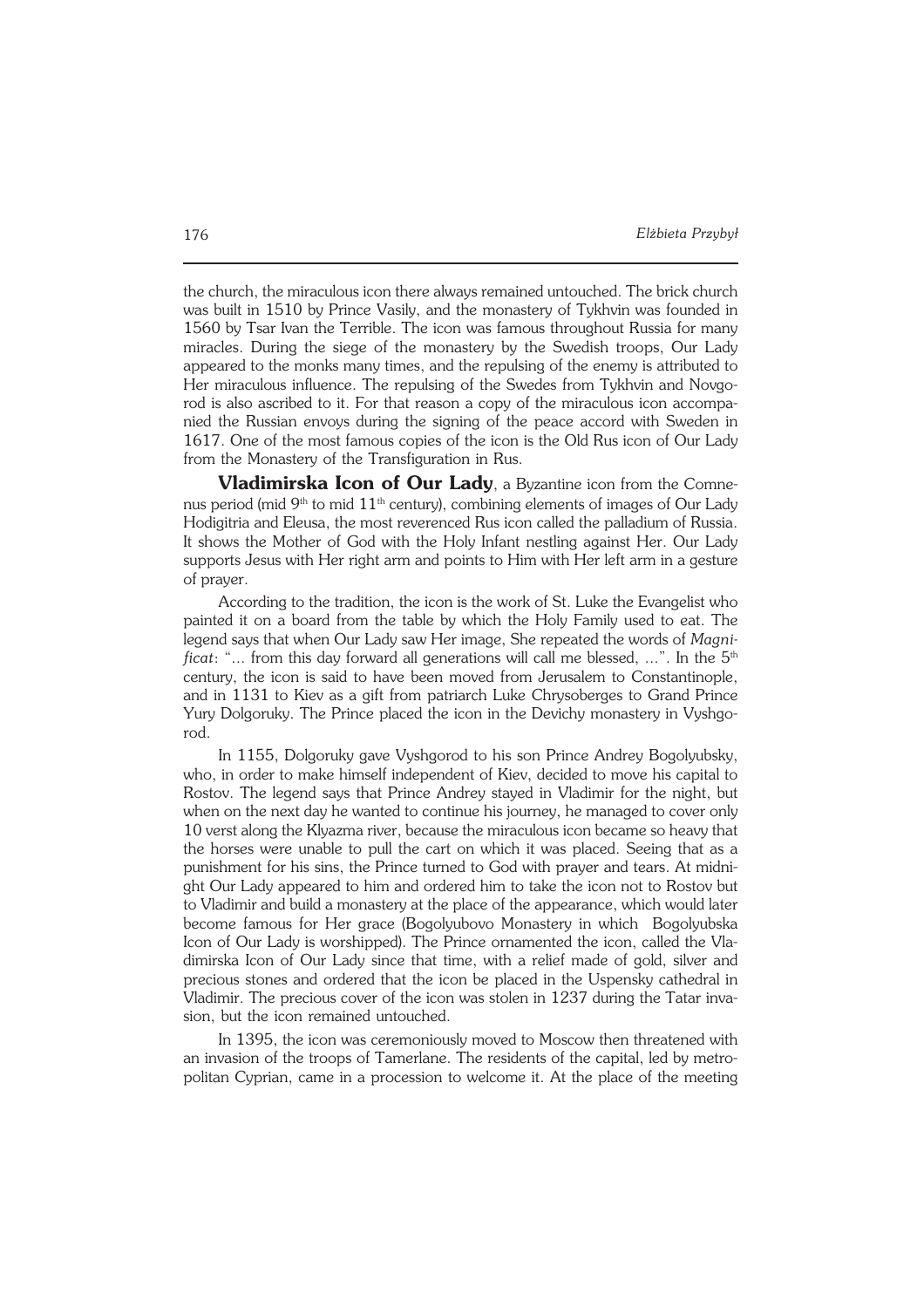

The Virgin of Vladimir, detail, early 12<sup>th</sup> century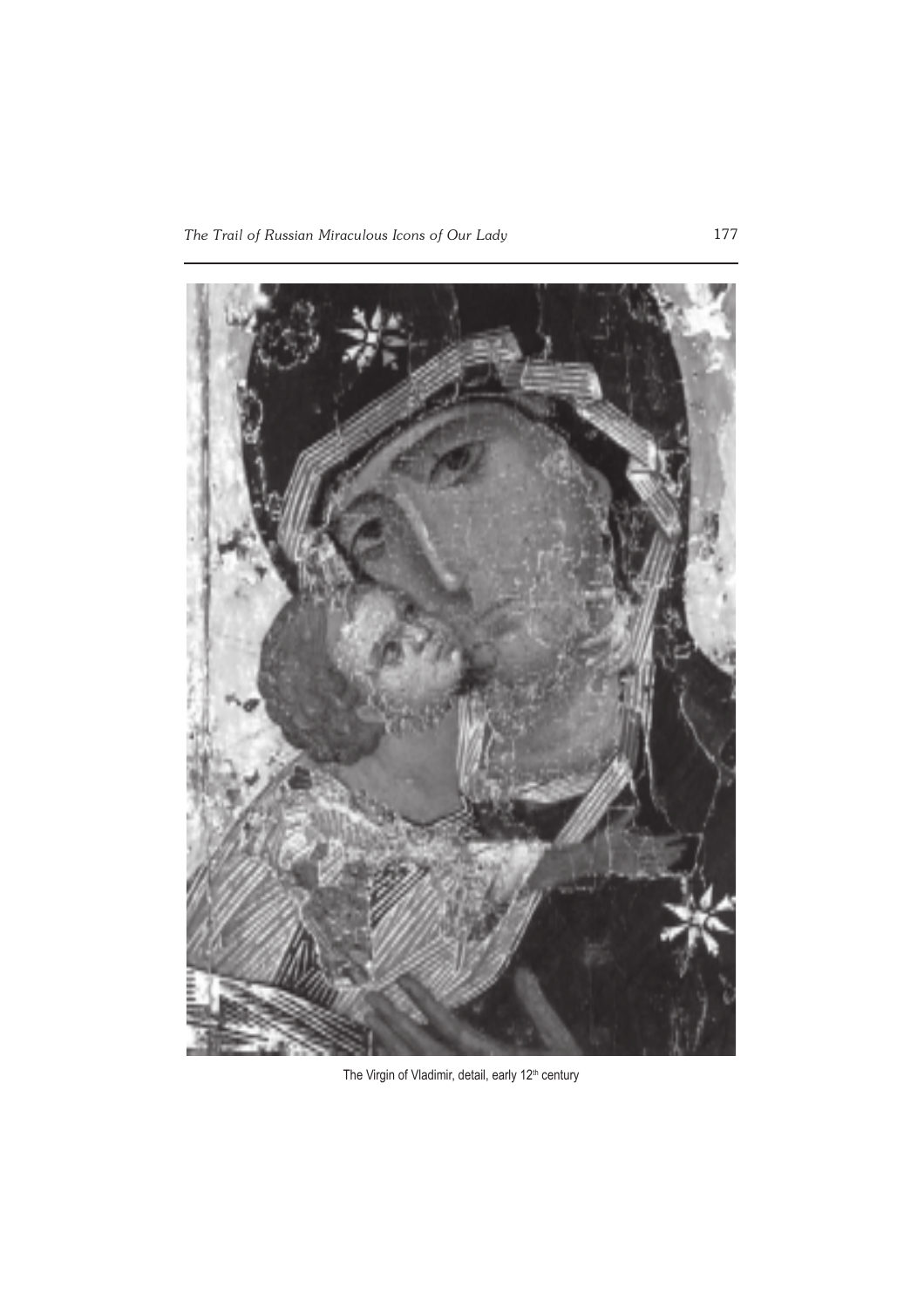the Sretensky Monastery was built, and the date of 26 September became the day of the Meeting of the Vladimirska Icon of Our Lady, during which the procession from the Uspensky Cathedral to the Sretensky Monastery was held. The icon was placed on the iconostasis of the Uspensky Cathedral on the Kremlin, and from that time on the Cathedral was called the Home of the Mother of God. According to the legend, on that very day Tamerlane had a dream in which he saw heavenly troops and the Mother of God who ordered him to leave Rus soil. When the residents of Vladimir requested the icon back after some time, on metropolitan Cyprian's advi− ce, the decision was left to Our Lady Herself. After a full night of prayer, the faithful found two icons in the church, of which one was left in Moscow and the other was taken to Vladimir. Another tradition says that a copy of the icon taken to Vladimir was painted by St. Peter the metropolitan, at the time when he was the abbot of the Ratsky Monastery in Volhynia (Pyotrovska Icon of Our Lady) or by St. Andrey Ru− blyov in 1408. Countless copies of the icon have been created since that time, and according to the tradition of the Orthodox Church, they act like originals. The most reverenced icons include: Pskovsko−Pecherska, Vladimirska−Rostovska, Oranska from Nizny Novgorod, and many others.

Our Lady of Vladimir is regarded as the special protector of Rusion rulers and lands. The custom of anointing (crowning) of the successive rulers in the Uspiensky Cathedral on the Kremlin before the icon of Our Lady of Vladimir became a tradi− tion. Before that icon the Moscow metropolitans and patriarchs were elected and were then blessed with that icon. Chronicles make numerous references to the help granted to Rus rulers by the Mother of God during hard times. The greatest mirac− les ascribed to the Vladimir icon include: the victory of Dmitry Donsky over Mamai in 1380; the departure of the troops of Khan Akhmat in 1480, to whom the Mother of God in shining robes is said to have appeared by the Ugra river and ordered him to leave the Rus lands (the event is commemorated on 23 July), the victory over the army of Mehmet−Girey in 1521 (commemorated on 21 May). Since 1918, the icon has been in the Tretyakov Gallery in Moscow, but even as a mu− seum exhibit, it still remains a destination of pilgrimages.

#### **Literature:**

Bogusz E. (ed.), 1984

*Ikona. Symbol i wyobrażenie* [Icon. Symbol and Representation], Warszawa.

Bulgakow S., 1992

*Prawosławie* [The Orthodox Church], Białystok – Warszawa.

Evdokimov P., 1986

*Prawosławie* [The Orthodox Church], Warszawa.